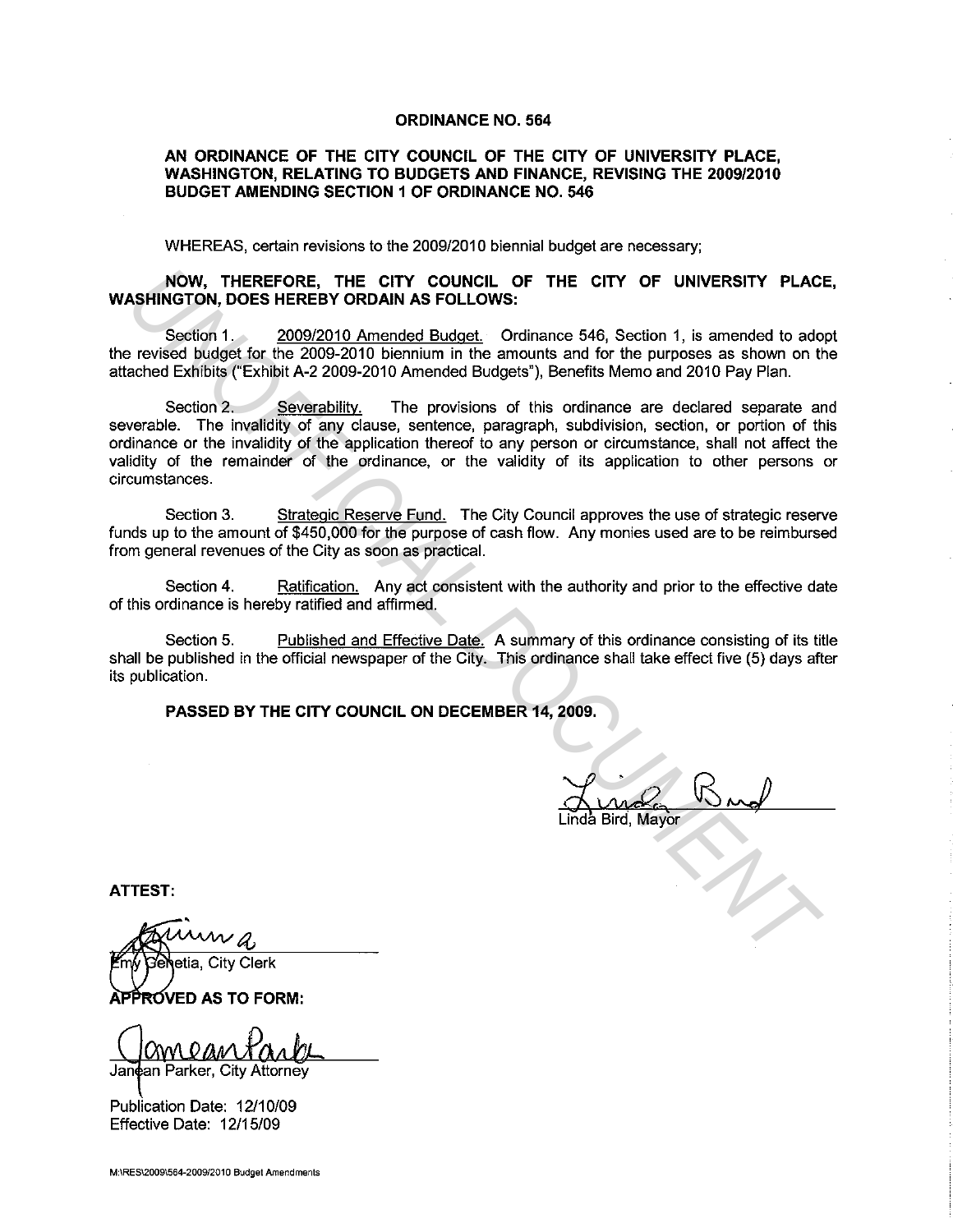### **EXHIBIT A-2 CITY OF UNIVERSITY PLACE** 2009 Amended Budget

 $\sim$ 

V

**C** 

|                     |                                         |                         |                | <b>REVENUES</b>    |              |                                | <b>EXPENDITURES</b> |                |      |                |
|---------------------|-----------------------------------------|-------------------------|----------------|--------------------|--------------|--------------------------------|---------------------|----------------|------|----------------|
|                     |                                         |                         |                | & OTHER            |              |                                | & OTHER             |                |      | <b>ENDING</b>  |
|                     |                                         |                         |                | <b>SOURCES</b>     |              |                                | <b>USES</b>         |                |      | <b>BALANCE</b> |
|                     | <b>FUND</b>                             |                         | <b>Adopted</b> | <b>Adjust</b>      | Revised      | <b>Adopted</b>                 | Adjust              | <b>Revised</b> |      | <b>Balance</b> |
| Operating           |                                         |                         |                |                    |              |                                |                     |                |      |                |
| General             |                                         |                         |                |                    |              |                                |                     |                |      |                |
| 001                 | General                                 | S.                      | 16,726,100 \$  | $130,481$ \$       | 16,856.581   | -\$<br>14,568,141 \$           | (839, 156)          | 13,728,985     | - \$ | 3,127,596      |
|                     | <b>Special Revenue</b>                  |                         |                |                    |              |                                |                     |                |      |                |
| 101                 | Street                                  | s                       | 1,418,331      | 30,000             | 1,448,331    | 1,292,158                      | (103.219)           | 1,188,939      |      | 259,392        |
| 102                 | <b>Arterial Street</b>                  | \$                      | 265.912        | 4,000              | 269.912      | 226,545                        |                     | 226,545        |      | 43,367         |
| 103                 | Real Estate Excise Tax                  | S                       | 830,999        | (200,000)          | 630.999      | 826.968                        | (196, 968)          | 630,000        |      | 999            |
| 105                 | <b>Traffic Impact Fees</b>              | S                       | 750,683        | (400,000)          | 350,683      | 500,000                        | (400,000)           | 100,000        |      | 250,683        |
| 120                 | Path & Trails                           | Ś                       | 11,570         |                    | 11,570       | 3,390                          |                     | 3,390          |      | 8,180          |
| 140                 | Surface Water Mgmt                      | S                       | 2,927,197      |                    | 2,927,197    | 2,562,096                      | (129.699)           | 2,432,397      |      | 494,800        |
| 188                 | Strategic Reserve                       | S                       | 839,386        |                    | 839,386      |                                |                     | $\bullet$      |      | 839,386        |
|                     | <b>Sub-total Special Revenue</b>        |                         | 7,044,078      | (566,000)          | 6,478.078    | 5,411,157                      | (829, 886)          | 4,581,271      |      | 1,896,807      |
| <b>Debt Service</b> |                                         |                         |                |                    |              |                                |                     |                |      |                |
| 201                 | Debt Service                            | \$                      | 21,277,614     | (365, 830)         | 20.911.784   | 20,955.464                     | (365.830)           | 20.589.634     |      | 322,150        |
|                     | <b>Sub-total Debt Service Funds</b>     | \$                      | 21,277.614     | (365, 830)         | 20,911.784   | 20,955,464                     | (365, 830)          | 20,589,634     |      | 322,150        |
|                     | <b>Total Operating</b>                  | S.                      | 45,047.792 \$  | $(801,349)$ S      | 44,246,443   | -8<br>40,934,762 \$            | $(2,034,872)$ S     | 38.899,890     | 3    | 5.346,553      |
|                     | Capital Improvement                     |                         |                |                    |              |                                |                     |                |      |                |
| 301                 | Parks CIP                               | \$                      | 351.092        | (180,000)          | 171.092      | 351.092                        | (180,000)           | 171.092        |      |                |
| 302                 | Public Works CIP                        | \$                      | 46,496,522     | (10,327,087)       | 36,169,435   | 43,542,829                     | (7,495,163)         | 36,047,666     |      | 121,769        |
| 303                 | Municipal Facilities CIP                | \$                      | 12,231         |                    | 12,231       | 12.231                         |                     | 12,231         |      |                |
|                     | Sub-total CIP                           | $\overline{\mathbf{s}}$ | 46,859,845     | (10, 507, 087)     | 36, 352, 758 | 43,906,152                     | (7,675,163)         | 36,230,989     |      | 121,769        |
| Internal Service    |                                         |                         |                |                    |              |                                |                     |                |      |                |
| 501                 | Fleet & Equipment                       | S.                      | 824 980        | (57.900)           | 767,080      | 155,228                        | 342,100             | 497,328        |      | 269,752        |
| 502                 | Information Technology & Services       | $\mathbf{s}$            | 1.061.922      | 55,250             | 1,117,172    | 859.964                        | (14.021)            | 845.943        |      | 271,229        |
| 506                 | <b>Risk Management</b>                  | Ś                       | 373,877        | (145, 350)         | 228.527      | 331,410                        | (145, 350)          | 186,060        |      | 42,467         |
|                     | <b>Sub-total Internal Service</b>       | S                       | 2,260,779 \$   | (148,000)          | 2,112,779    | 1,346,602                      | 182,729             | 1,529,331      |      | 583,448        |
|                     | Non-Annually Budgeted                   |                         |                |                    |              |                                |                     |                |      |                |
| 150                 | Donations and Gifts to University Place | s                       | 110,237        |                    | 110,237      | 110,237                        |                     | 110,237        |      |                |
|                     | Sub-total Non-Annually Budgeted         | s                       | 110,237        |                    | 110,237      | 110.237                        |                     | 110,237        |      |                |
|                     | <b>Total Budget</b>                     | $\mathbb{S}^2$          | 94,278,653 \$  | $(11, 456, 436)$ S | 82,822,217   | $\mathbf{s}$<br>$86,297,753$ S | $(9,527,306)$ \$    | 76,770,447     | ंड   | 6,051,770      |

the community of the community and the community of the community

 $\sim 10^7$ 

zh.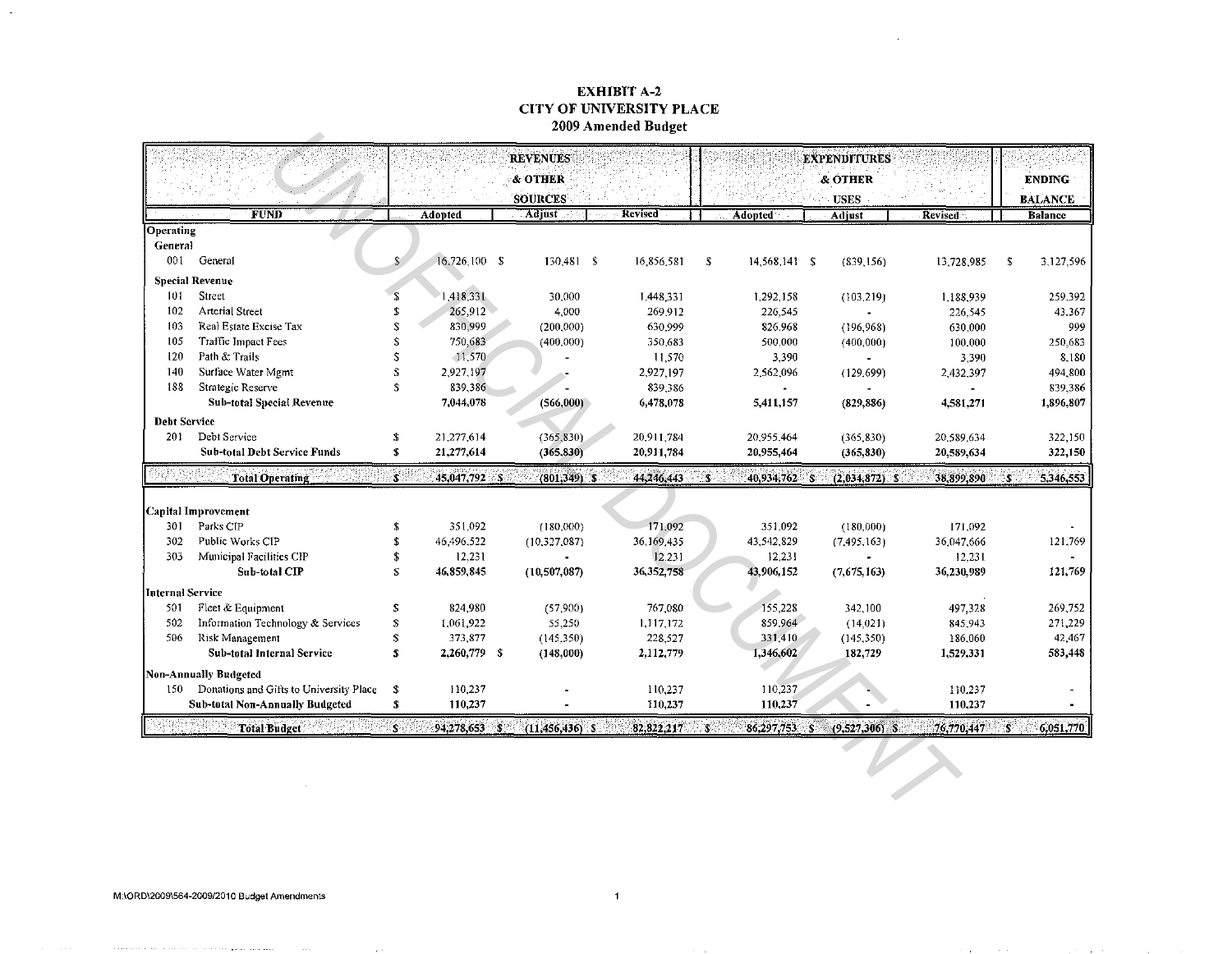### **EXHIBIT A-2 CITY OF UNIVERSITY PLACE** 2010 Amended Budget

 $\mathcal{L}^{\text{max}}_{\text{max}}$  and  $\mathcal{L}^{\text{max}}_{\text{max}}$ 

|                         |                                         |                       |                 | <b>REVENUES</b><br>& OTHER<br><b>SOURCES</b> |                 |                |              |      |                       | <b>EXPENDITURES</b><br>& OTHER<br>USES |                | <b>ENDING</b><br><b>BALANCE</b> |
|-------------------------|-----------------------------------------|-----------------------|-----------------|----------------------------------------------|-----------------|----------------|--------------|------|-----------------------|----------------------------------------|----------------|---------------------------------|
|                         | <b>FUND</b>                             |                       | Adopted         | YE Est                                       |                 | <b>Revised</b> |              |      | <b>Adopted</b>        | Adjust                                 | <b>Revised</b> | <b>Balance</b>                  |
| Operating               |                                         |                       |                 |                                              |                 |                |              |      |                       |                                        |                |                                 |
| General                 |                                         |                       |                 |                                              |                 |                |              |      |                       |                                        |                |                                 |
| 001                     | General                                 |                       | 18,224,098 \$   |                                              | (115, 450)      | 18,108,648     |              | \$   | 15,333,640 \$         | 2,428,658                              | 17.762,298     | 346,350                         |
|                         | <b>Special Revenue</b>                  |                       |                 |                                              |                 |                |              |      |                       |                                        |                |                                 |
| 101                     | Street                                  | \$                    | 1,376,160       |                                              | (143, 364)      | 1,232.796      |              |      | 1,243,487             | (10,691)                               | 1,232,796      |                                 |
| 102                     | <b>Arterial Street</b>                  | \$                    | 259.367         |                                              | 4,000           |                | 263.367      |      | 234,918               |                                        | 234,918        | 28,449                          |
| 103                     | Real Estate Excise Tax                  | \$                    | 1,004,031       |                                              | (203, 032)      |                | 800,999      |      | 959,171               | (269, 141)                             | 690,030        | 110,969                         |
| 104                     | Parks and Recreation                    | S                     |                 |                                              | 940,447         |                | 940.447      |      | $\tilde{\phantom{a}}$ | 940,447                                | 940,447        |                                 |
| 105                     | Traffic Impact Fees                     | S                     | 753,683         |                                              | (250,000)       |                | 503.683      |      | 500,000               | $\blacksquare$                         | 500,000        | 3,683                           |
| 106                     | <b>Transportation Benefit District</b>  | S                     |                 |                                              | 250,000         |                | 250,000      |      | $\blacksquare$        | 250.000                                | 250,000        |                                 |
| 107                     | Development Services                    | S                     |                 |                                              | 1,052,754       | 1,052.754      |              |      |                       | 1,052,754                              | 1,052,754      |                                 |
| 120                     | Path & Trails                           | S                     | 12,060          |                                              |                 |                | 12.060       |      | 3.500                 | 4,380                                  | 7.880          | 4.180                           |
| 140                     | Surface Water Mgmt                      | \$.                   | 3,265,730       |                                              | 129,699         | 3,395,429      |              |      | 2.361.343             | 1,000,642                              | 3,361,985      | 33,444                          |
|                         | <b>Sub-total Special Revenue</b>        |                       | 6,671,031       |                                              | 1,780,504       | 8,451.535      |              |      | 5,302,419             | 2,968.391                              | 8,270,810      | 180,725                         |
|                         | <b>Debt Service</b>                     |                       |                 |                                              |                 |                |              |      |                       |                                        |                |                                 |
| 201                     | Debt Service                            | \$                    | 3,387,439       |                                              | 176,377         | 3,563.816      |              |      | 3,065,289             | 498,527                                | 3.563.816      |                                 |
|                         | <b>Sub-total Debt Service Funds</b>     | ${\bf S}$             | 3,387,439       |                                              | 176,377         | 3,563,816      |              |      | 3,065,289             | 498,527                                | 3,563,816      |                                 |
|                         | <b>Total Operating</b>                  | $\mathbf{S}^{\times}$ | $28,282,568$ \$ |                                              | 1,841,431 \$    | 30,123,999     |              | 8    | 23,701,348 \$         | 5,895,576 \$                           | 29.596.924     | 527,075<br>-58                  |
|                         | <b>Capital Improvement</b>              |                       |                 |                                              |                 |                |              |      |                       |                                        |                |                                 |
| 301                     | Parks CIP                               | \$                    | 233.500         |                                              | (205.620)       |                | 27,880       |      | 233,500               | (205.620)                              | 27.880         |                                 |
| 302                     | Puolic Works CIP                        | $\mathbf S$           | 20,030,276      |                                              | (3,044,177)     | 16,986,099     |              |      | 18,254,959            | (1,309,497)                            | 16,945,462     | 40,637                          |
| 303                     | Municipal Facilities CIP                | \$                    |                 |                                              |                 |                |              |      |                       |                                        |                |                                 |
|                         | Sub-total CIP                           | \$                    | 20,263,776      |                                              | (3, 249, 797)   | 17,013,979     |              |      | 18,488,459            | (1, 515, 117)                          | 16,973,342     | 40,637                          |
| <b>Internal Service</b> |                                         |                       |                 |                                              |                 |                |              |      |                       |                                        |                |                                 |
| 501                     | Fleet & Equipment                       | \$                    | 922.080         |                                              | (528, 978)      |                | 393.102      |      | 509,928               | (121.578)                              | 388,350        | 4,752                           |
| 502                     | Information Technology & Services       | \$                    | 689,396         |                                              | 75.870          |                | 735,266      |      | 506,113               | 225,299                                | 731.412        | 3,854                           |
| 506                     | Risk Management                         | \$                    | 295,945         |                                              | 134,200         |                | 430,145      |      | 252,978               | 177,167                                | 430,145        | $\blacksquare$                  |
|                         | <b>Sub-total Internal Service</b>       | $\pmb{\mathsf{s}}$    | 1,907,421       |                                              | (318,908.00)    | 1,558,513      |              |      | 1,269,019             | 280.888                                | 1,549,907      | 8,606                           |
|                         |                                         |                       |                 |                                              |                 |                |              |      |                       |                                        |                |                                 |
|                         | <b>Non-Annually Budgeted</b>            |                       |                 |                                              |                 |                |              |      |                       |                                        |                |                                 |
| 150                     | Donations and Gifts to University Place | -5                    |                 |                                              |                 |                |              |      |                       |                                        |                |                                 |
|                         | <b>Sub-total Non-Annually Budgeted</b>  | \$                    |                 |                                              |                 |                |              |      |                       |                                        |                |                                 |
|                         | <b>Total Budget</b>                     | 82                    | 50,453.765 \$   |                                              | $(1,727,274)$ S | 48,696.491     |              | í\$§ | 43,458,826 \$         | 4,661,347 \$                           | 48.120.173     | 576,318<br>$\mathbf{S}^2$       |
| 188                     | Strategic Reserve                       | \$                    | 864 386         |                                              |                 |                | 864 386      |      |                       |                                        |                | 864,386                         |
|                         | <b>Total Budget</b>                     | $\mathbf{S}$          | 51,318,151 \$   |                                              | $(1,727,274)$ S |                | 49,560,877 S |      | 43,458,826 S          | 4,661.347 \$                           | 48,120,173     | $S^{\circ}$<br>1440,704         |

the context of the context service and a service of the context of the context of the

 $\sim 100$ 

and the company's company's

 $\sim$ 

**Contractor**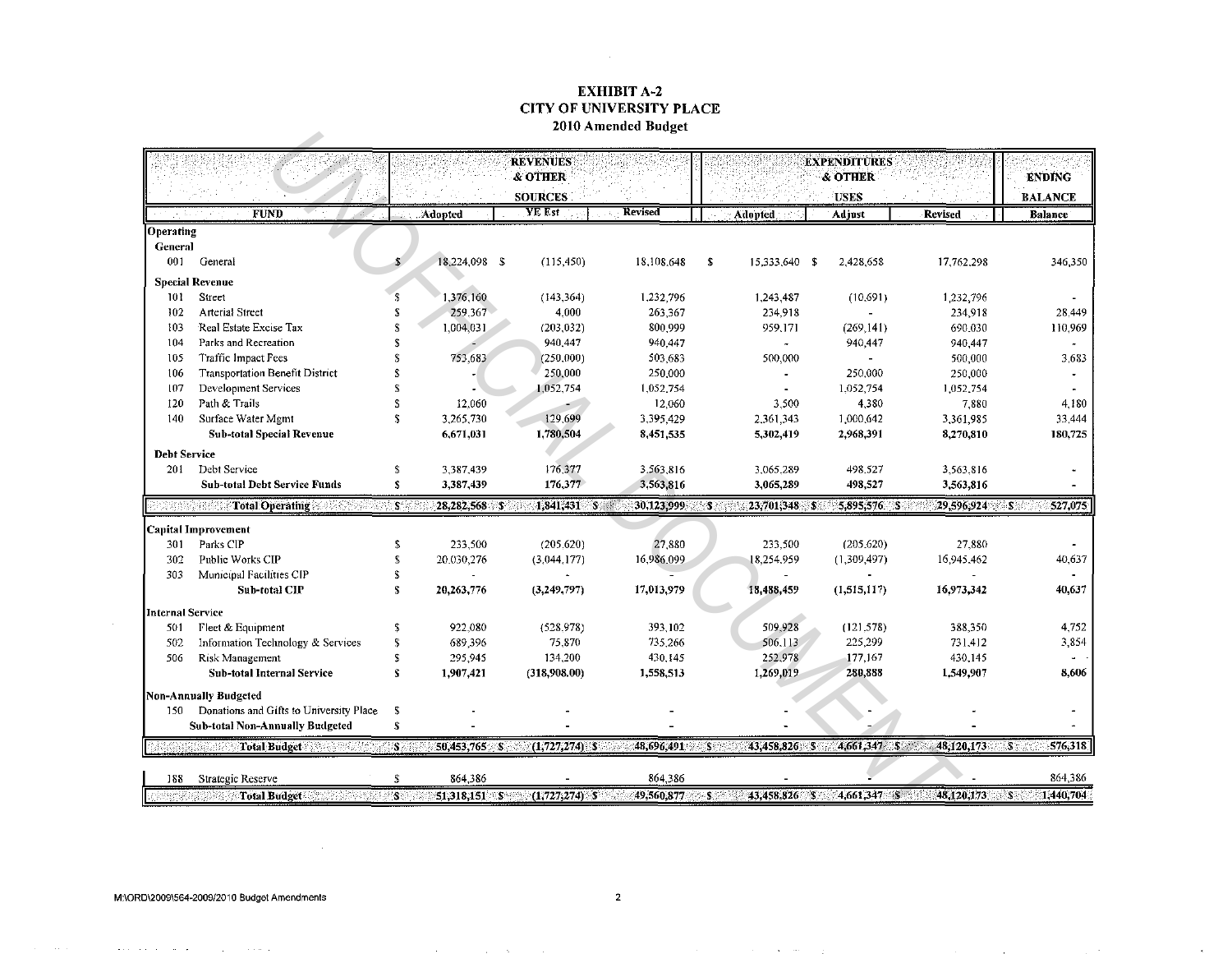

# **City of University Place**

Deputy City Manager's Office Human Resources

# **MEMO**

Date: December 8, 2009

### **Summary**

| To:                     |                                                         | Bob Jean, City Manager                       |                                                   |                      |                                                                                                                                                                                                                                                                                                                                                                                               |                             |  |  |  |
|-------------------------|---------------------------------------------------------|----------------------------------------------|---------------------------------------------------|----------------------|-----------------------------------------------------------------------------------------------------------------------------------------------------------------------------------------------------------------------------------------------------------------------------------------------------------------------------------------------------------------------------------------------|-----------------------------|--|--|--|
| Cc:                     |                                                         | David Layden, Finance Director               | Leslie Blaisdell, Assistant Finance Director      |                      |                                                                                                                                                                                                                                                                                                                                                                                               |                             |  |  |  |
|                         |                                                         |                                              | From: Lisa Petorak, HR Manager/Management Analyst |                      |                                                                                                                                                                                                                                                                                                                                                                                               |                             |  |  |  |
|                         | Subject: Staff benefits                                 |                                              |                                                   |                      |                                                                                                                                                                                                                                                                                                                                                                                               |                             |  |  |  |
| <b>Summary</b><br>2010. |                                                         |                                              |                                                   |                      | The Executive Board of the Association of Washington Cities (AWC) has increased the medical<br>rates for both AWC HealthFirst (formerly the Regence PPO plan) and Group Health. The rates<br>for dental services, including orthodontia coverage, were also increased. Vision coverage rates<br>for 2009 will remain the same for 2010. Below are two tables depicting the rate increases for |                             |  |  |  |
|                         | <b>Medical Coverage</b>                                 | <b>Employee</b><br>Only %<br><b>Increase</b> | Spouse %                                          | First<br>Dependent % | <b>Second</b><br>Dependent %                                                                                                                                                                                                                                                                                                                                                                  | <b>Budgeted %</b>           |  |  |  |
|                         |                                                         |                                              | <b>Increase</b>                                   | Increase             | Increase                                                                                                                                                                                                                                                                                                                                                                                      | <b>Increase for</b><br>2010 |  |  |  |
|                         | Regence Plan B<br>(Council and Union<br>employees only) | 9.63%                                        | 10.02%                                            | 10.13%               | 10.15%                                                                                                                                                                                                                                                                                                                                                                                        | 10%                         |  |  |  |
|                         | <b>AWC Health First</b><br>(Formely known as            |                                              |                                                   |                      |                                                                                                                                                                                                                                                                                                                                                                                               |                             |  |  |  |
|                         | Regence PPO)<br>Group Health                            | 9.60%<br>5.80%                               | 10.02%<br>5.90%                                   | 10.13%<br>6.10%      | 10.16%<br>6.10%                                                                                                                                                                                                                                                                                                                                                                               | 10%<br>10%                  |  |  |  |
|                         |                                                         |                                              |                                                   |                      |                                                                                                                                                                                                                                                                                                                                                                                               |                             |  |  |  |
|                         |                                                         | <b>Dental Coverage</b>                       | % Increase                                        |                      | Budgeted % Increase for 2010                                                                                                                                                                                                                                                                                                                                                                  |                             |  |  |  |
|                         |                                                         | <b>WDS</b><br>Orthodontia for WDS            | 5.50%<br>5.00%                                    |                      | 7.00%<br>N/A                                                                                                                                                                                                                                                                                                                                                                                  |                             |  |  |  |

| <b>Dental Coverage</b> | % Increase | Budgeted % Increase for 2010 |
|------------------------|------------|------------------------------|
| WDS                    | 5.50%      | 7.00%                        |
| Orthodontia for WDS    | 5.00%      | N/A                          |
| Willamette             | 9.60%      | 9.00%                        |
| 7C D                   | 0%         | 10%                          |

Based on budgetary considerations for the 2010 year non-represented staff will see a decrease in employer paid contributions for dependents. In 2009, the City covered 90% of dependent coverage for medical while the employee was responsible for the remaining 10% of the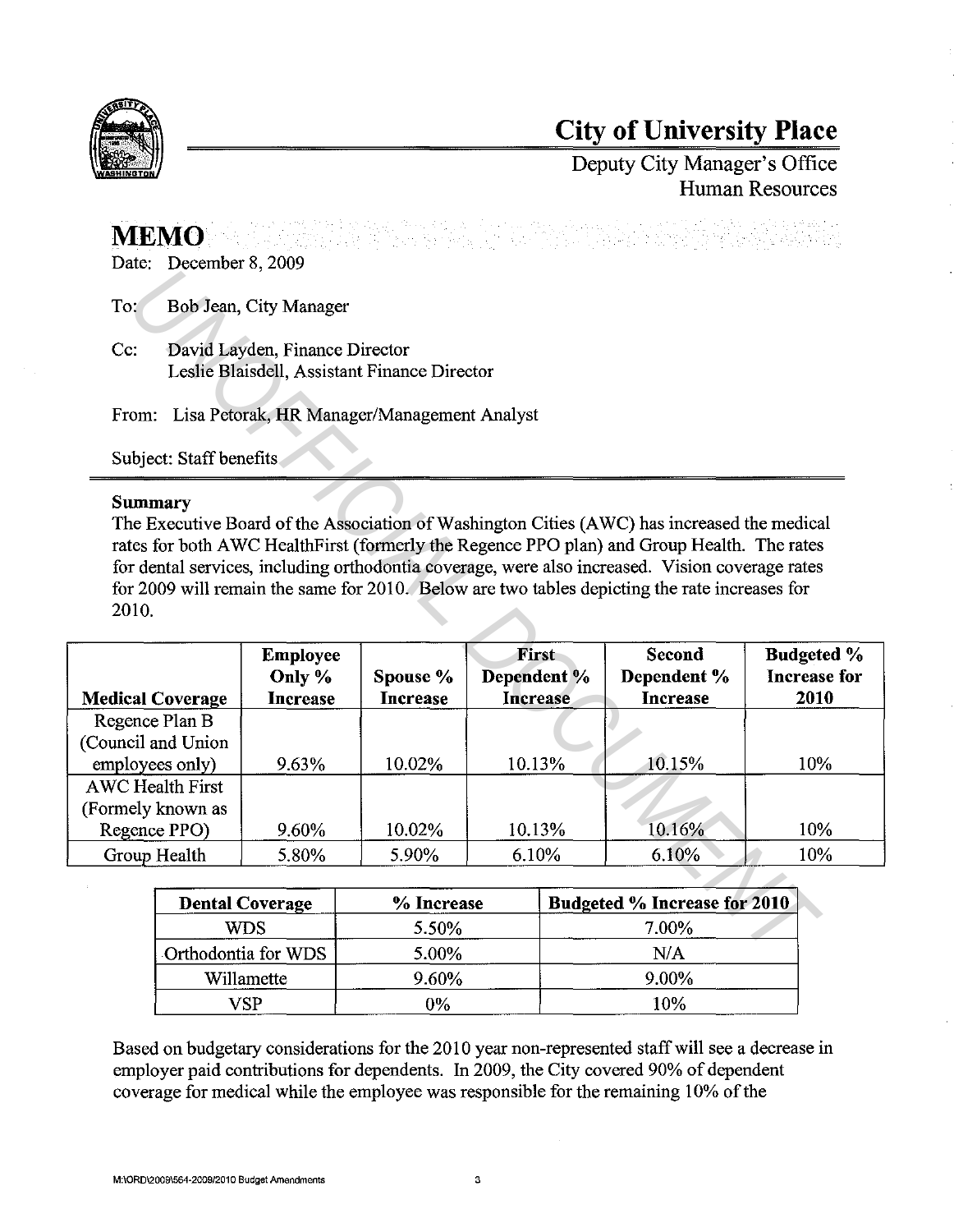premium. The 2010 proposal has the City covering 75% of the dependent premium costs with the employee responsible for the remaining 25%. Employee only coverage will still be covered at 100% by the City. Those employees that have medical coverage elsewhere can opt out and receive cash back for the employee only medical premium portion of the least expensive plan. The attached exhibits provide a cost breakdown of the proposed 2010 health benefit coverage, with the proposed changes only affecting non-represented staff.

*UNOFFICIAL DOCUMENT*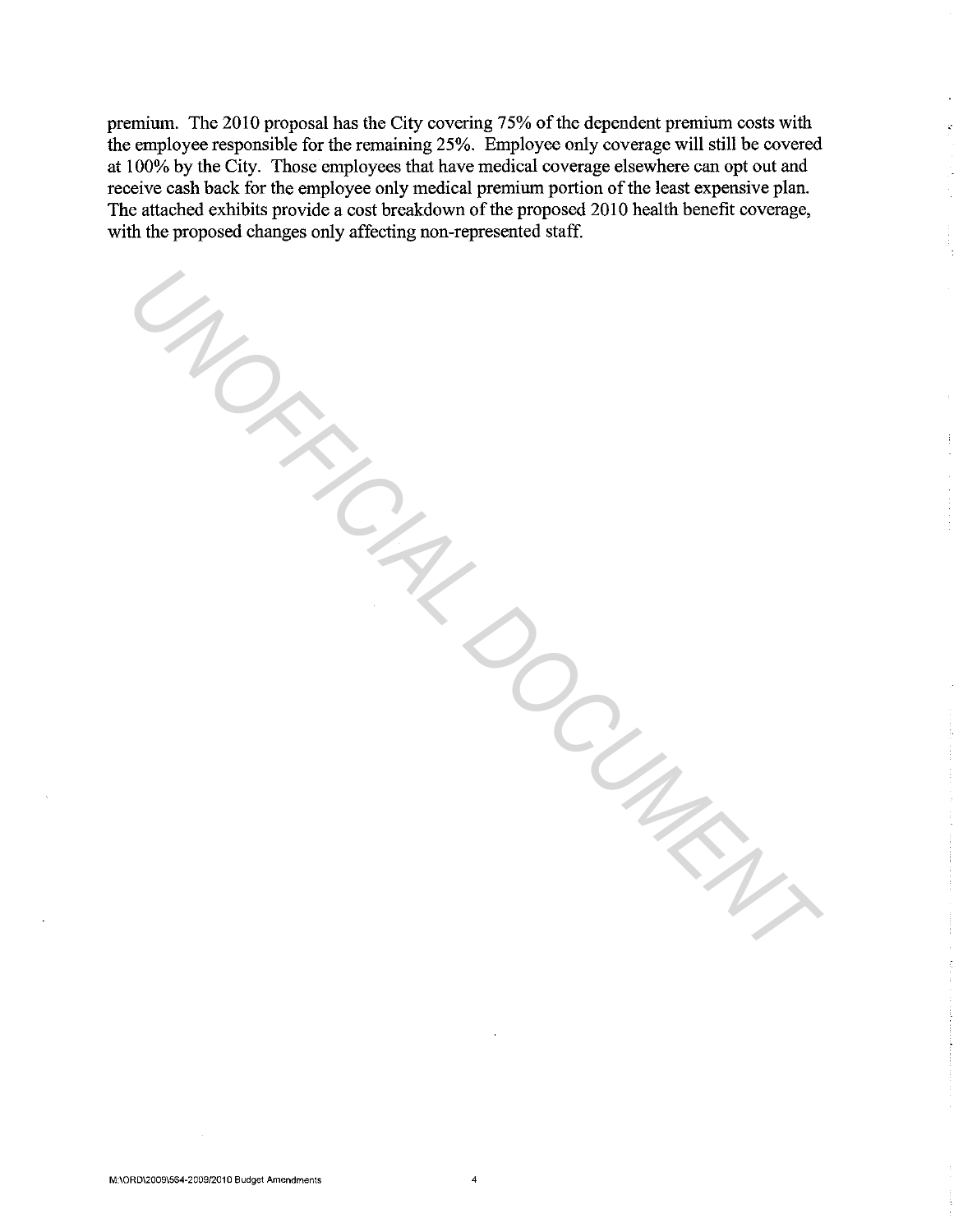$\Delta \sim$ 

| <b>PPO Plan (Regence):</b>               |        | <b>2010 WDS</b>      |                 | PPO $585.20 + 10 =$                                 | 595.20           |                                         |
|------------------------------------------|--------|----------------------|-----------------|-----------------------------------------------------|------------------|-----------------------------------------|
| <b>Updated 10/12/2009</b>                | 2010   |                      | Medical<br>Only | <b>Total Med, Dent, and</b><br><b>Vision Prem</b>   | <b>City Pays</b> | <b>Out-of-Pocket</b><br><b>For Empl</b> |
| Employee (E)                             | 514.46 | <b>Employee Only</b> | 514.46          | 585.20                                              | 595.20           | $-10.00$                                |
| Spouse (S)                               | 516.42 | IE+S                 | 1030.88         | 1150.63                                             | 1021.53          | 129.11                                  |
| 1st Dep                                  | 251.65 | E+S+One Dep.         | 1282.53         | 1462.47                                             | 1270.45          | 192.02                                  |
| 2nd Dep*                                 | 207.76 | E+S+Two Dep.         | 1490.29         | 1670.23                                             | 1426.27          | 243.96                                  |
| *No additional cost for more dependents. |        | E+One Dep.           | 766.11          | 885.86                                              | 822.95           | 62.91                                   |
|                                          |        | E+Two Dep.           | 973.87          | 1153.81                                             | 1038.96          | 114.85                                  |
|                                          |        |                      |                 |                                                     |                  |                                         |
|                                          |        |                      |                 |                                                     |                  |                                         |
| Group Health Co-Pay Plan 2 (HMO):        |        |                      |                 | GH $462.01 + 100.00 =$                              | 562.01           |                                         |
|                                          |        |                      | <b>Medical</b>  | <b>Total Med, Dent, and</b>                         |                  | Out-of-Pocket                           |
|                                          | 2010   |                      | Only            | <b>Vision Prem</b>                                  | <b>City Pays</b> | <b>For Empl</b>                         |
| Employee                                 | 391.27 | Employee Only        | 391.27          | 462.01                                              | 562.01           | $-100.00$                               |
| Spouse                                   | 383.63 | $E+S$                | 774.90          | 894.65                                              | 798.74           | 95.91                                   |
| 1st Dep                                  | 194.40 | E+S+One Dep.         | 969.30          | 1149.24                                             | 1004.73          | 144.51                                  |
| 2nd Dep*                                 | 194.40 | E+S+Two Dep.         | 1163.70         | 1343.64                                             | 1150.53          | 193.11                                  |
| *No additional cost for more dependents. |        | E+One Dep.           | 585.67          | 705.42                                              | 656.82           | 48.60                                   |
|                                          |        | E+Two Dep.           | 780.07          | 960.01                                              | 813.59           | 146.42                                  |
|                                          |        |                      |                 |                                                     |                  |                                         |
| Dental Plan F (WA Dental Service):       |        |                      |                 |                                                     |                  |                                         |
|                                          | 2010   |                      |                 | *The out-of-pocket amount is more with orthodontia. |                  |                                         |
| (not including Orthodontia)              |        |                      |                 |                                                     |                  |                                         |
| Employee                                 | 55.07  |                      |                 |                                                     |                  |                                         |
| $E+1$                                    | 104.08 |                      |                 | Orthodontia Plan IV (WDS):                          |                  |                                         |
| $E+2$ or more                            | 164.27 |                      |                 |                                                     | 2010             |                                         |
|                                          |        |                      |                 | Employee                                            | 0.00             |                                         |
| <b>Vision Service Plan:</b>              | 2010   |                      |                 | $E+1$                                               | 1.05             |                                         |
| Employee & Full Family                   | 15.67  |                      |                 | $E+2$ or more                                       | 35.40            |                                         |

 $\sim$ 

 $\sim$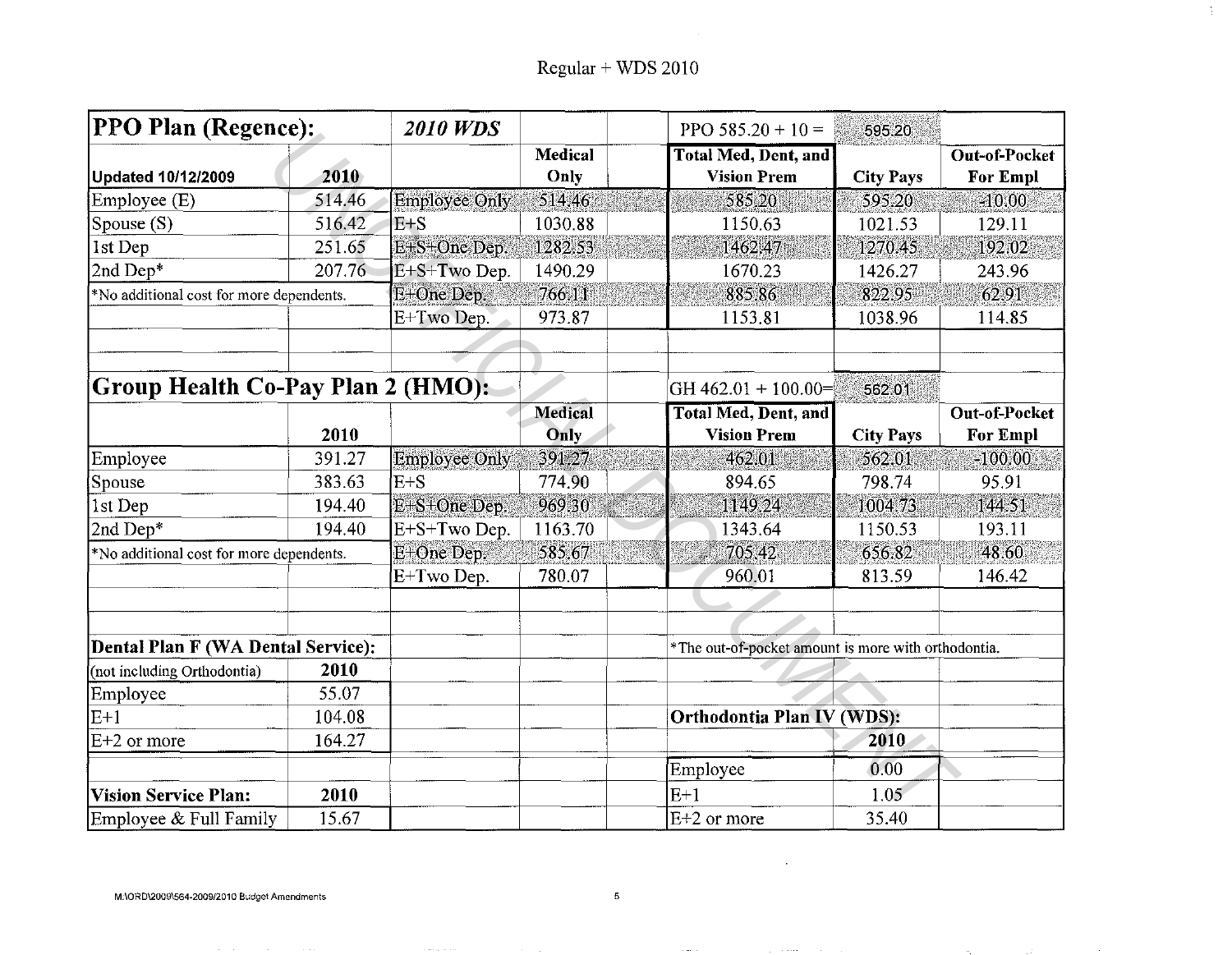| <b>PPO Plan (Regence):</b>                |        | 2010 Willamett Dental |                        | PPO $582.24 + 10.00 =$                            | 592.24           |                                         |
|-------------------------------------------|--------|-----------------------|------------------------|---------------------------------------------------|------------------|-----------------------------------------|
| <b>Updated 10/12/2009</b>                 | 2010   |                       | <b>Medical</b><br>Only | <b>Total Med, Dent, and</b><br><b>Vision Prem</b> | <b>City Pays</b> | <b>Out-of-Pocket</b><br><b>For Empl</b> |
| $\mathsf{Emplove}\left(\mathrm{E}\right)$ | 514.46 | Employee Only         | 514.46                 | 582.24                                            | 592.24           | $-10.00$                                |
| $ $ Spouse $(S)$                          | 516.42 | IE+S                  | 1030.88                | 1143.97                                           | 1014.87          | 129.11                                  |
| $ 1st$ Dep                                | 251.65 | E+S+One Dep           | 1282.53                | 1453.70                                           | 1261.68          | 192.02                                  |
| $2nd Dep*$                                | 207.76 | $E+S+Two$ Dep.        | 1490.29                | 1661.46                                           | 1417.50          | 243.97                                  |
| *No additional cost for more dependents.  |        | E+One Dep.            | 766.11                 | 879.20                                            | 816.29           | 62.91                                   |
|                                           |        | E+Two Dep.            | 973.87                 | 1145.04                                           | 1030.19          | 114.85                                  |

# Group Health Co-Pay Plan 2 (HMO):

|                                          |        |                      | <b>Medical</b> | <b>Total Med, Dent, and</b> | アーティー・シー しんしん あいしょうしん おおおとめ あいりょう | <b>Out-of-Pocket</b> |
|------------------------------------------|--------|----------------------|----------------|-----------------------------|-----------------------------------|----------------------|
|                                          | 2010   |                      | Only           | <b>Vision Prem</b>          | <b>City Pays</b>                  | <b>For Empl</b>      |
| Employee                                 | 391.27 | <b>Employee Only</b> | 391.27         | 459.05                      | 559.05                            | $-100.00$            |
| Spouse                                   | 383.63 | E+S                  | 774.90         | 887.99                      | 792.08                            | 95.91                |
| $ 1st$ Dep                               | 194.40 | E+S+One Dep.         | 969.30         | 1140,47                     | 995.96                            | 144.51               |
| 2nd Dep*                                 | 194.40 | E+S+Two Dep.         | 1163.70        | 1334.87                     | 1141.76                           | 193.11               |
| *No additional cost for more dependents. |        | E+One Dep.           | 585.67         | 698.76                      | 650.16                            | 48.60                |
|                                          |        | E+Two Dep.           | 780.07         | 951.24                      | 854.04                            | 97.20                |

### **Willamette Dental**

## Dental Plan (Willamette Dental Service \$10 copay):

| (does includ Orthodontia) | 2010   |
|---------------------------|--------|
| Employee                  | 52.11  |
| $E+1$                     | 97.42  |
| $E+2$ or more             | 155.50 |

| <b>Vision Service Plan:</b> | 2010   |
|-----------------------------|--------|
| Employee & Full Family      | -15.67 |



GH 459.05 + 100.00 = 559.05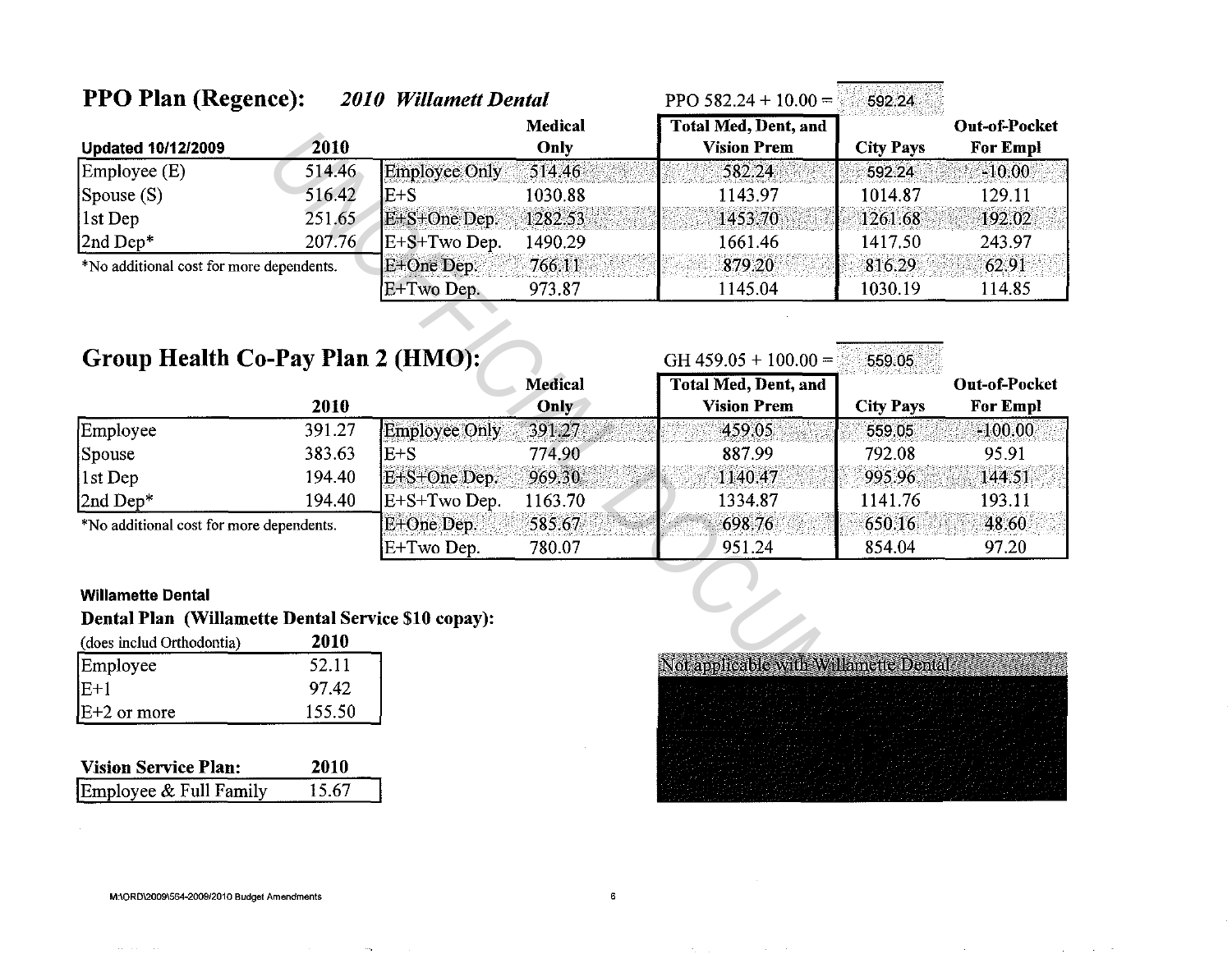### UNION EMPLOYEE RATES Plan B (Regence): 2010

| I IAII D (Regence).                       |        |                      |                     |                                                     |                  |                                  |
|-------------------------------------------|--------|----------------------|---------------------|-----------------------------------------------------|------------------|----------------------------------|
| <b>Updated 10/08/2009</b>                 | 2010   |                      | <b>Medical Only</b> | Total Med, Dent,<br>and Vision Prem                 | <b>City Pays</b> | Out-of-Pocket<br><b>For Empl</b> |
|                                           | 555.93 |                      |                     |                                                     |                  |                                  |
| Employee (E)                              |        | <b>Employee Only</b> | 555.93              | 626.67                                              | 626.67           | 0.00                             |
| Spouse (S)                                | 557.89 | $E+S$                | 1113.82             | 1233.57                                             | 1121.99          | 111.58                           |
| 1st Dep                                   | 259.41 | E+S+One Dep.         | 1373.23             | 1553.17                                             | 1389.71          | 16346                            |
| 2nd Dep*                                  | 224.10 | E+S+Two Dep.         | 1597.33             | 1777.27                                             | 1568.99          | 208.28                           |
| *No additional cost for more dependents.  |        | E+One Dep.           | 815.34              | 935.09                                              | 883.21           | 51.88                            |
|                                           |        | E+Two Dep.           | 1039.44             | 1219.38                                             | 1122.68          | 96.70                            |
| Group Health Co-Pay Plan 2 (HMO):         |        |                      |                     |                                                     |                  |                                  |
|                                           |        |                      |                     | <b>Total Med, Dent,</b>                             |                  | <b>Out-of-Pocket</b>             |
|                                           | 2010   |                      | <b>Medical Only</b> | and Vision Prem                                     | <b>City Pays</b> | <b>For Empl</b>                  |
| Employee                                  | 391.27 | <b>Employee Only</b> | 391.27              | 462.01                                              | 462.01           | 0.00                             |
| Spouse                                    | 383.63 | E+S                  | 774.90              | 894.65                                              | 894.65           | 0.00                             |
| 1st Dep                                   | 194,40 | E+S+One Dep.         | 969.30              | 1149.24                                             | 1149.24          | 0.00                             |
| 2nd Dep*                                  | 194,40 | E+S+Two Dep.         | 1163.70             | 1343.64                                             | 1343.64          | 0.00                             |
| *No additional cost for more dependents.  |        | E+One Dep.           | 585.67              | 705 42                                              | 705.42 .         | 0.00                             |
|                                           |        | E+Two Dep.           | 780.07              | 960.01                                              | 960.01           | 0.00                             |
|                                           |        |                      |                     | *The out-of-pocket amount is more with orthodontia. |                  |                                  |
| <b>Dental Plan F (WA Dental Service):</b> |        |                      |                     | Orthodontia Plan IV (WDS):                          |                  |                                  |
| (not including Orthodor                   | 2010   |                      |                     |                                                     | 2010             |                                  |
| Employee                                  | 55.07  |                      |                     |                                                     |                  |                                  |
| $E+1$                                     | 104.08 |                      |                     | Employee                                            | 0.00             |                                  |
| E+2 or more                               | 164.27 |                      |                     | $E+1$                                               | 1.05             |                                  |
|                                           |        |                      |                     | $E+2$ or more                                       | 35.40            |                                  |
| Vicion Service Plan:                      |        | 2010.                |                     |                                                     |                  |                                  |

# Group Health Co-Pay Plan 2 (HMO):

|                                          |        |                    |                     | Total Med, Dent, |                  | <b>Out-of-Pocket</b> |
|------------------------------------------|--------|--------------------|---------------------|------------------|------------------|----------------------|
|                                          | 2010   |                    | <b>Medical Only</b> | and Vision Prem  | <b>City Pays</b> | For Empl             |
| Employee                                 | 391.27 | IEmplovee Only .   | 391.27              | 462.01           | 462.01           | 0.00                 |
| Spouse                                   | 383.63 | IE+S               | 774.90              | 894.65           | 894.65           | 0.00                 |
| 1st Dep                                  | 194.40 | IE+S+One Dep.      | 969.30              | 1149.24          | 1149.24          | 0.00                 |
| 2nd Dep*                                 | 194,40 | IE+S+Two Dep.      | 1163.70             | 1343.64          | 1343.64          | 0.00                 |
| *No additional cost for more dependents. |        | <b>IE+One Dep.</b> | 585.67              | 705 42           | 705.42           | 0.00                 |
|                                          |        | E+Two Dep.         | 780.07              | 960.01           | 960.01           | 0.00                 |

### Dental Plan F (WA Dental Service):

| (not including Orthodor | 2010   |  |
|-------------------------|--------|--|
| Employee                | 55.07  |  |
| IE+1                    | 104.08 |  |
| IE+2 or more            | 164.27 |  |

| <b>Vision Service Plan:</b> | 2010   |
|-----------------------------|--------|
| Employee & Full Family      | 15 G 7 |

### Orthodontia Plan IV (WDS): 2010

| Employee      | 0.00  |
|---------------|-------|
| $IE+1$        | 1.05  |
| $E+2$ or more | 35.40 |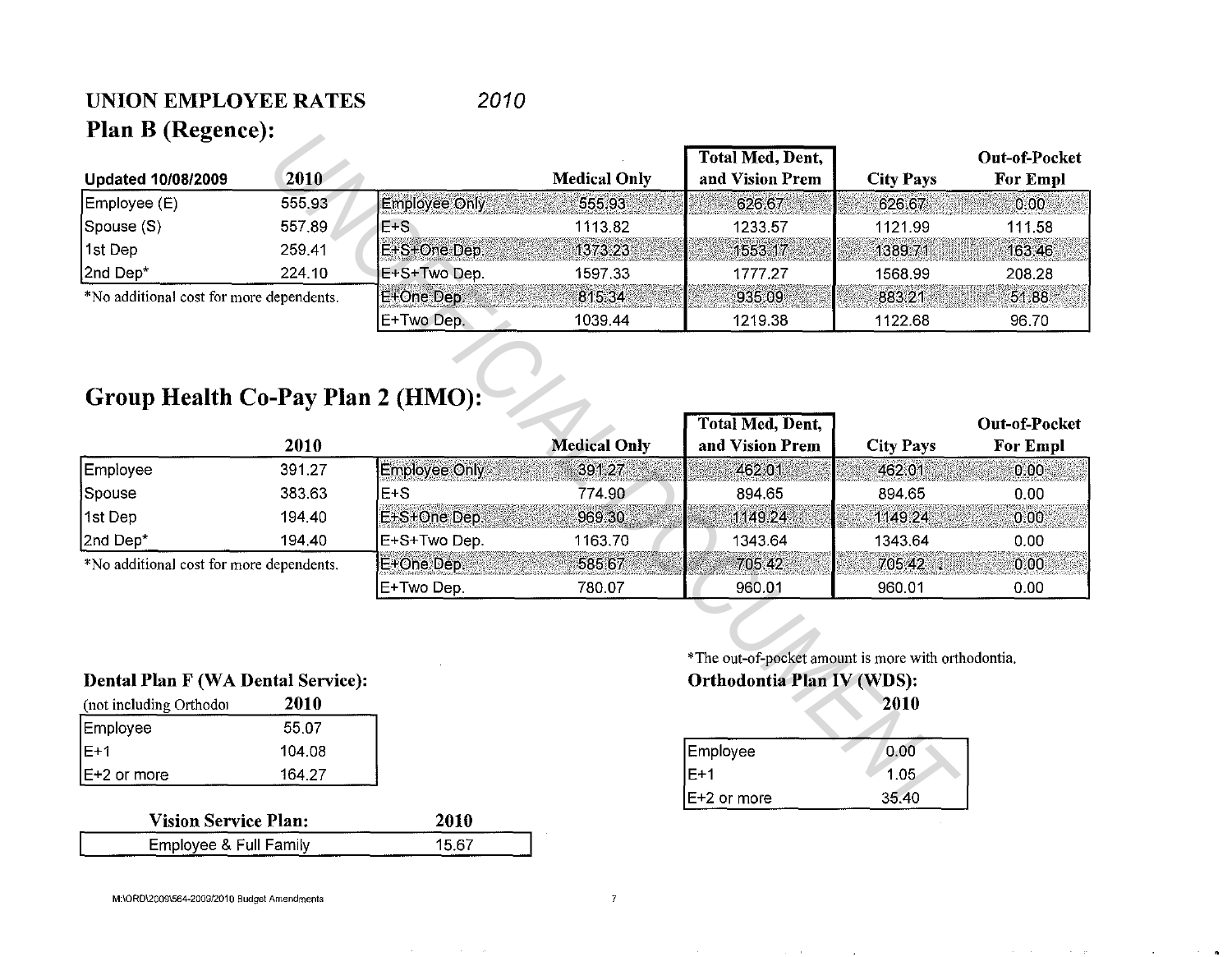## UNION EMPLOYEE RATES Plan B (Regence):

## 2010

| і іан і укудине).                                   |        |                      |                     |                             |                  |                      |
|-----------------------------------------------------|--------|----------------------|---------------------|-----------------------------|------------------|----------------------|
|                                                     |        |                      |                     | Total Med, Dent,            |                  | Out-of-Pocket        |
| <b>Updated 10/08/2009</b>                           | 2010   |                      | <b>Medical Only</b> | and Vision Prem             | <b>City Pays</b> | For Empl             |
| Employee (E)                                        | 555.93 | <b>Employee Only</b> | 555.93              | 623.71                      | 623.71           | 0.00                 |
| Spouse (S)                                          | 557.89 | $E + S$              | 1113.82             | 1226.91                     | 1115.33          | 111.58               |
| 1st Dep                                             | 259.41 | E+S+One Dep.         | 1373.23             | 1544 40                     | 1380.94          | 163.46               |
| 2nd Dep*                                            | 224.10 | E+S+Two Dep.         | 1597.33             | 1768.50                     | 1560.22          | 208.28               |
| *No additional cost for more dependents.            |        | E+One Dep.           | 815.34              | 928.43                      | 876.55           | 51.88                |
|                                                     |        | E+Two Dep.           | 1039.44             | 1210.61                     | 1113.91          | 96.70                |
| Group Health Co-Pay Plan 2 (HMO):                   |        |                      |                     | <b>Total Med, Dent,</b>     |                  | <b>Out-of-Pocket</b> |
|                                                     | 2010   |                      | <b>Medical Only</b> | and Vision Prem             | <b>City Pays</b> | <b>For Empl</b>      |
|                                                     | 391.27 | <b>Employee Only</b> | 391.27              | 459.05                      | 459.05           | 0.00                 |
| Employee                                            |        |                      |                     |                             |                  |                      |
| Spouse                                              | 383.63 | $E+S$                | 774.90              | 887.99                      | 887.99           | 0.00                 |
| 1st Dep                                             | 194.40 | E+S+One Dep.         | 969.30              | 1140.47                     | 1140.47          | 0.00                 |
| 2nd Dep*                                            | 194.40 | E+S+Two Dep.         | 1163.70             | 1334.87                     | 1334.87          | 0.00                 |
| *No additional cost for more dependents.            |        | E+One Dep.           | 585.67              | 698.76                      | 698.76           | 0.00                 |
|                                                     |        | E+Two Dep.           | 780.07              | 951.24                      | 951.24           | 0.00                 |
| Dental Plan (Willamette Dental Service \$10 copay): |        |                      |                     |                             |                  |                      |
| (ortho built into plan)                             | 2010   | Semi                 |                     |                             |                  |                      |
| Employee                                            | 52.11  | 26.055               |                     |                             |                  |                      |
| $E+1$                                               | 97.42  | 48 710               |                     | <b>Vision Service Plan:</b> | 2010             |                      |
| E+2 or more                                         | 155.50 | 77.750               |                     | Employee & Full Family      | 15.67            |                      |
|                                                     |        |                      |                     |                             |                  |                      |

# Group Health Co-Pay Plan 2 (HMO):

|                                          |        |                    |                     | Total Med, Dent, |                  | Out-of-Pocket   |
|------------------------------------------|--------|--------------------|---------------------|------------------|------------------|-----------------|
|                                          | 2010   |                    | <b>Medical Only</b> | and Vision Prem  | <b>City Pays</b> | <b>For Empl</b> |
| Employee                                 | 391.27 | Employee Only      | 391.27              | 459.05           | 459,05           | 0.00            |
| Spouse                                   | 383.63 | $E + S$            | 774.90              | 887.99           | 887.99           | 0.00            |
| 1st Dep                                  | 194.40 | IE+S+One Dep.      | 969.30              | 1140.47          | 1140.47          | 0.00            |
| 2nd Dep*                                 | 194.40 | IE+S+Two Dep.      | 1163.70             | 1334.87          | 1334.87          | 0.00            |
| *No additional cost for more dependents. |        | <b>IE+One Dep.</b> | 585.67              | 698.76           | 698.76           | 0.00            |
|                                          |        | E+Two Dep.         | 780.07              | 951.24           | 951.24           | 0.00            |

### Dental Plan (Willamette Dental Service \$10 copay):

| (ortho built into plan) | 2010   | Semi |        |
|-------------------------|--------|------|--------|
| Employee                | 52.11  |      | 26.055 |
| IF+1                    | 97.42  |      | 48.710 |
| $E+2$ or more           | 155.50 |      | 77.750 |

| <b>Vision Service Plan:</b> | 2010   |  |
|-----------------------------|--------|--|
| Employee & Full Family      | 15 G 7 |  |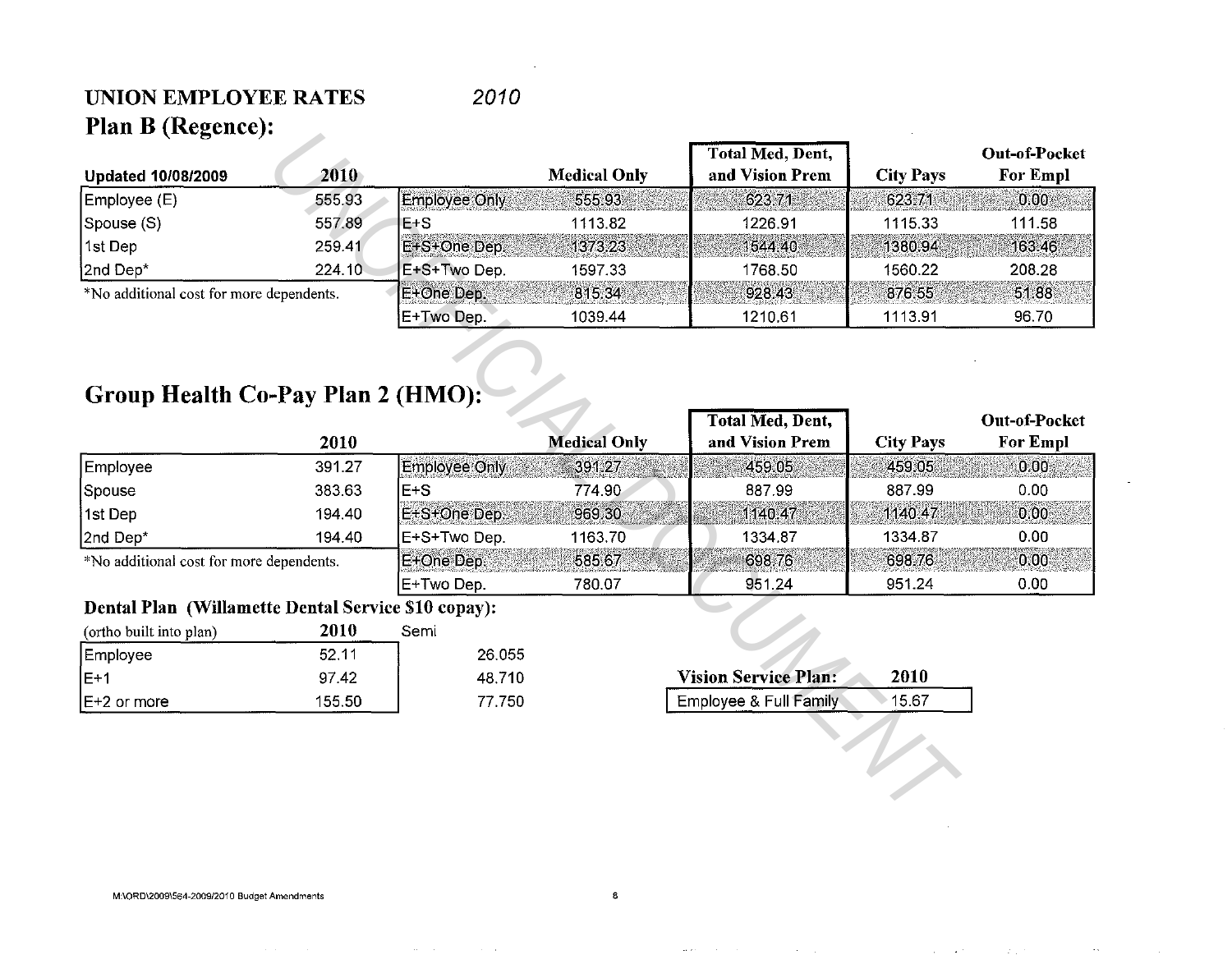| <b>Plan B (Regence): Council</b>         |        | <b>2010 WDS</b>      |                 |                                                      | 1,233.57         |                                  |  |
|------------------------------------------|--------|----------------------|-----------------|------------------------------------------------------|------------------|----------------------------------|--|
| <b>Updated 09/29/2009</b>                | 2010   |                      | Medical<br>Only | <b>Total Med,</b><br>Dent, and<br><b>Vision Prem</b> | <b>City Pays</b> | Out-of-Pocket<br><b>For Empl</b> |  |
| Employee (E)                             | 555.93 | Employee Only        | 555.93          | 626.67                                               | 1.233.57         | $-606.90$                        |  |
| Spouse (S)                               | 557.89 | $E + S$              | 1113.82         | 1233.57                                              | 1,233.57         | 0.00                             |  |
| 1st Dep                                  | 259.41 | E+S+One Dep.         | 1373.23         | 1553.17                                              | 1,521.21         | 31.96                            |  |
| 2nd Dep*                                 | 224.10 | E+S+Two Dep.         | 1597.33         | 1777.27                                              | 1,722.90         | 54.37                            |  |
| *No additional cost for more dependents. |        | E+One Dep.           | 815.34          | 935.09                                               | 1,233.57         | $-298.48$                        |  |
|                                          |        | E+Two Dep.           | 1039.44         | 1219.38                                              | 1,233.57         | $-14.19$                         |  |
| Group Health Co-Pay Plan 2 (HMO):        |        |                      |                 |                                                      |                  | awcm1d                           |  |
|                                          |        |                      |                 | <b>Total Med,</b>                                    | 1,233.57         |                                  |  |
|                                          |        |                      | <b>Medical</b>  | Dent, and                                            |                  | Out-of-Pocket                    |  |
|                                          | 2010   |                      | Only            | <b>Vision Prem</b>                                   | <b>City Pays</b> | <b>For Empl</b>                  |  |
| Employee                                 | 391.27 | <b>Employee Only</b> | 391.27          | 462.01                                               | 1233.57          | $-771.56$                        |  |
| Spouse                                   | 383.63 | $E+S$                | 774.90          | 894.65                                               | 1233.57          | $-338.92$                        |  |
| 1st Dep                                  | 194.40 | E+S+One Dep.         | 969.30          | 1149.24                                              | 1233.57          | $-84.33$                         |  |
| 2nd Dep*                                 | 194.40 | E+S+Two Dep.         | 1163.70         | 1343.64                                              | 1332.63          | 11.01                            |  |
| *No additional cost for more dependents. |        | E+One Dep.           | 585.67          | 705.42                                               | 1233.57          | $-528.15$                        |  |
|                                          |        | E+Two Dep.           | 780.07          | 960.01                                               | 1233.57          | $-273.56$                        |  |

## **Dental Plan F (WA Dental Service):**

|             | 2010   |
|-------------|--------|
| Employee    | 55.07  |
| IE+1        | 104.08 |
| E+2 or more | 164.27 |

| <b>Vision Service Plan:</b> | 2010  |
|-----------------------------|-------|
| Employee & Full Family      | 15.67 |

Council will pay 10% of benefit over the minimum provided by the City.

 $E+S = \text{minimum}$ 

Full Fam = max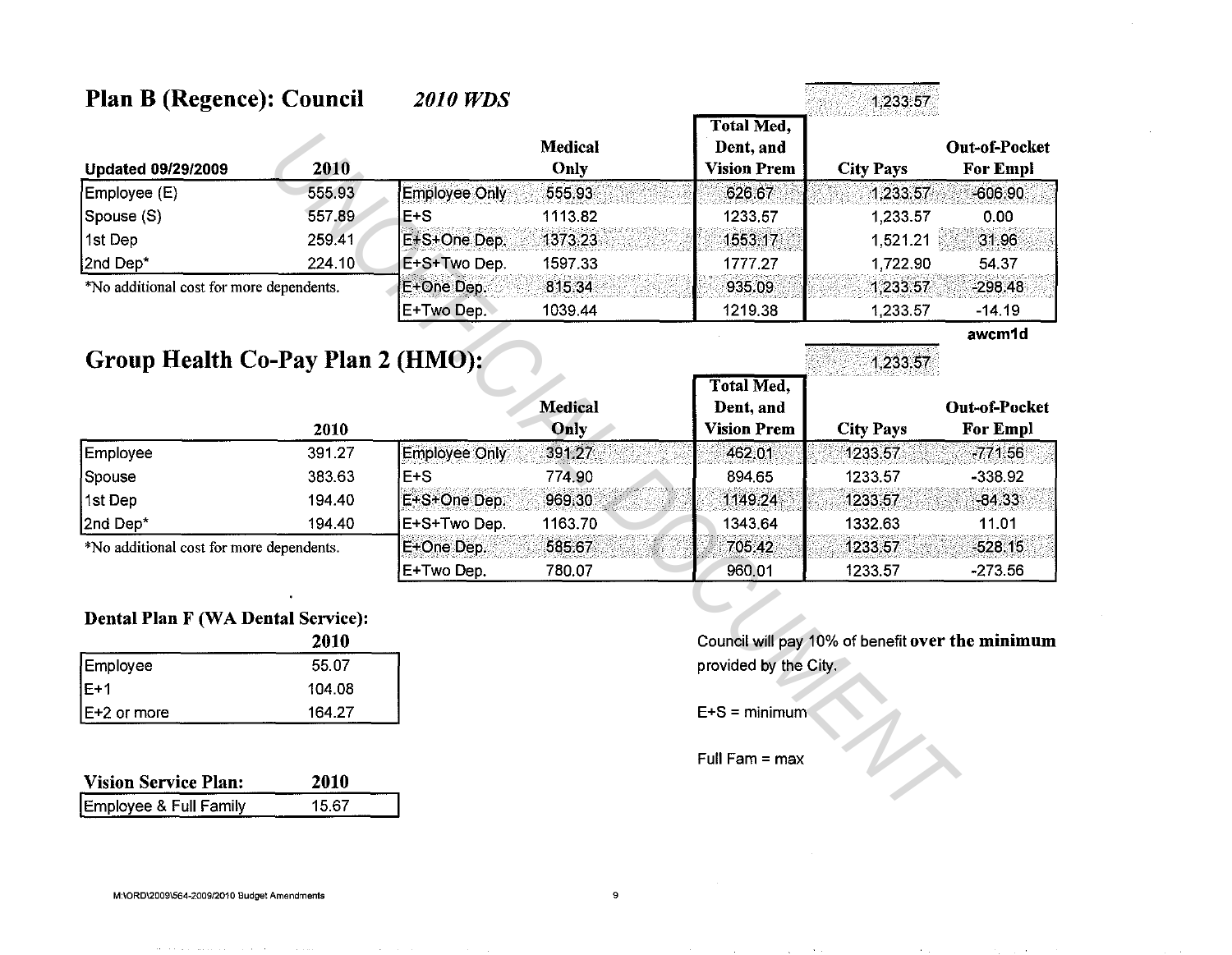| <b>Plan B (Regence): Council</b>         |        | 2010 Willamett |                        |                                                      | 1233.57          |                                         |
|------------------------------------------|--------|----------------|------------------------|------------------------------------------------------|------------------|-----------------------------------------|
| <b>Updated 09/29/2009</b>                | 2010   |                | <b>Medical</b><br>Only | <b>Total Med,</b><br>Dent, and<br><b>Vision Prem</b> | <b>City Pays</b> | <b>Out-of-Pocket</b><br><b>For Empl</b> |
| Employee (E)                             | 555.93 | Employee Only  | 555.93                 | 623.71                                               | 1 233.57         | $-609.86$                               |
| Spouse (S)                               | 557.89 | IE+S           | 1113.82                | 1226.91                                              | 1,233.57         | $-6.66$                                 |
| 1st Dep                                  | 259.41 | E+S+One Dep.   | 1373.23                | 1544.40                                              | 1,513.32         | 31.08                                   |
| 2nd Dep*                                 | 224.10 | E+S+Two Dep.   | 1597.33                | 1768.50                                              | 1,715.01         | 53.50                                   |
| *No additional cost for more dependents. |        | E+One Dep.     | 815.34                 | 928.43                                               | 1,233.57         | $-305.14$                               |
|                                          |        | E+Two Dep.     | 1039.44                | 1210.61                                              | 1,233.57         | $-22.96$                                |

# Group Health Co-Pay Plan 2 (HMO):

|                                          |        |               |                | Total Med,         | (空間の) いんこうき えんえいしん しんこう かななし もじの アープン ビカア かくしゅう しんしゃく |                      |
|------------------------------------------|--------|---------------|----------------|--------------------|-------------------------------------------------------|----------------------|
|                                          |        |               | <b>Medical</b> | Dent, and          |                                                       | <b>Out-of-Pocket</b> |
|                                          | 2010   |               | Only           | <b>Vision Prem</b> | <b>City Pays</b>                                      | <b>For Empl</b>      |
| Employee                                 | 391.27 | Employee Only | 391.27         | 459.05             | 1233.57                                               | $-774.52$            |
| Spouse                                   | 383.63 | IE+S          | 774.90         | 887.99             | 1233.57                                               | $-345.58$            |
| 1st Dep                                  | 194.40 | E+S+One Dep.  | 969.30         | 1140.47            | 1233,57                                               | $-93.10$             |
| 2nd Dep*                                 | 194.40 | E+S+Two Dep.  | 1163.70        | 1334.87            | 1324.74                                               | 10.13                |
| *No additional cost for more dependents. |        | E+One Dep.    | 585 67         | 698.76             | 1233.57                                               | $-534.81$            |
|                                          |        | E+Two Dep.    | 780.07         | 951.24             | 1233.57                                               | $-282.33$            |

1233.57

 $\mathcal{L}_{\mathcal{U}}$ 

### Dental (Wallemett Dental Service):

|              | 2010   |
|--------------|--------|
| Employee     | 52.11  |
| IE+1         | 97.42  |
| IE+2 or more | 155.50 |

| <b>Vision Service Plan</b> | 2010  |
|----------------------------|-------|
| Employee & Full Famil      | 15.67 |

M:\ORD\2009\564-2009/2010 Budget Amendments